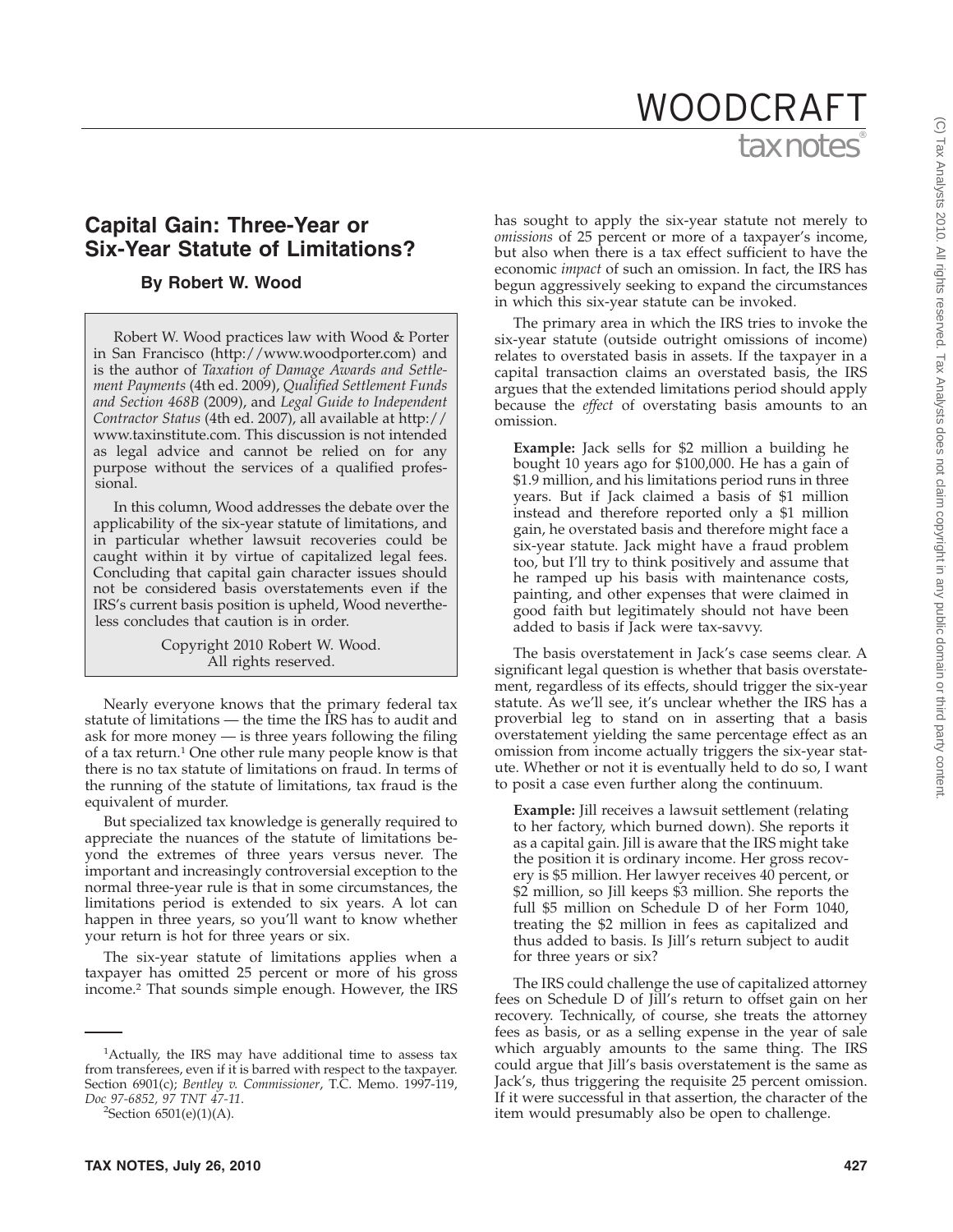#### **COMMENTARY / WOODCRAFT**

#### **Eye of the Beholder**

As a general rule, additional federal income taxes must be assessed within three years after a tax return is filed.3 However, a six-year statute of limitations is triggered if a taxpayer ''omits from gross income an amount properly includible therein which is in excess of 25 percent of the amount of gross income stated in the return.''4 The IRS has increasingly tried to expand the reach of this six-year statute.

Interestingly, the IRS does not appear to be inclined to argue that a question of the character of income as capital versus ordinary is an omission of income triggering the six-year statute. In a field service advice dated February 3, 1998, the IRS Office of Chief Counsel declared:

We think it is clear that a taxpayer must be given credit for the amounts reported on its return even if the Service takes the position that the characterization of such amounts is incorrect.5

In support, the field service advice cited *Davis v. Hightower*. <sup>6</sup> In that case, the IRS unsuccessfully tried to use the extended limitations period to challenge the capital gain treatment of a sale of cotton. The gross proceeds from the sale were fully and accurately stated on the return, but under then prevailing tax law, only 50 percent of capital gains were included in net income.

The Fifth Circuit held that the longer statute of limitations could not apply. The only way there could be a 25 percent omission of income, the court said, was if the taxpayer abandoned his claim to capital gain treatment. The court reasoned:

It cannot be thought that if a taxpayer accurately fills in every blank space provided for his use in the income tax form, giving every ''gross'' or maximum figure called for, and arrives at an incorrect computation of the tax only by reason of a difference between him and the Commissioner *as to the legal construction to be applied to a disclosed transaction*, the use of a smaller figure than that ultimately found to be correct in one stage of the computation amounts to an omission from ''gross income'' of the difference between the correct and incorrect item.7

A similar case dealing with the character of a disclosed item is *Slaff v. Commissioner*. <sup>8</sup> There, the taxpayer reported the full amount of his income earned abroad on his tax return but (erroneously) claimed it was tax exempt. The court held the commissioner was barred from invoking the extended limitations period because there was no omission of income on the return.

## **Excess Basis**

It is clear, of course, that the IRS likes its overstatement of basis theory. That is odd, since until recently the question whether an overstatement of basis constituted

an omission of income was thought to be conclusively answered in the negative by the Supreme Court in *Colony, Inc. v. Commissioner*. <sup>9</sup> In that case, the IRS attempted to apply a five-year statute of limitations (the predecessor to today's six-year period). The taxpayer had reported the full sales proceeds of real property but overstated its basis, thus resulting in a smaller amount of tax collected.

The Supreme Court held that the term ''omission'' did not mean a mere understatement of *net* income. An omission required leaving out specific income receipts from the computation of gross income on the return. This seems to be clear and unequivocal precedent, from the Supreme Court, no less. Yet the IRS has sought to limit or even overturn *Colony.*

For example, the IRS has argued that *Colony*'s holding applies only to gains recognized in a trade or business.<sup>10</sup> By anyone's measure, the IRS has so far met with limited success. The Tax Court, the Ninth Circuit, and the Federal Circuit have all rejected the IRS's attempts to limit *Colony* to its facts, reasoning that the Supreme Court's holding was not limited to a trade or business context.<sup>11</sup>

However, a few district courts have agreed with the IRS that a basis overstatement can constitute an omission of income.12 After losing one such basis case, *Intermountain*, the IRS issued temporary regulations in an attempt to bootstrap its way to victory. Those regulations purport to ''clarify'' section 6501(e). They provide that, except for the sale of goods and services in a trade or business, ''an understated amount of gross income resulting from an overstatement of unrecovered cost or other basis constitutes an omission from gross income for purposes of Section 6501(e)(1)(A).''13

By their terms, these temporary regulations apply retroactively to all tax years that have not expired before September 24, 2009. The regulations themselves expire on September 24, 2012. However, talk of expiration may seem odd, since so far the IRS has been unsuccessful in enforcing them.

In fact, the Tax Court recently struck down the regulations as invalid, in a decision reviewed by the full

 ${}^{3}$ Section 6501(a).

 ${}^{4}$ Section 6501(e)(1)(A).

<sup>5</sup> 1998 FSA LEXIS 217.

<sup>6</sup> 230 F.2d 549 (5th Cir. 1956).

<sup>&</sup>lt;sup>7</sup>*Id.* at 553 (emphasis added).<br><sup>8</sup>220 E2d 65 (9th Cir. 1955). 220 F.2d 65 (9th Cir. 1955).

<sup>9</sup> 357 U.S. 28 (1958).

 $10$ Subsections (i) and (ii) of section  $6501(e)(1)(A)$  were added shortly before the *Colony* decision but did not apply to the tax year at issue. In the case of the sale of goods or services in a trade or business, subsection (i) now specifically defines ''gross income'' to mean gross receipts, without deduction for the costs

of those goods or services. <sup>11</sup>*Bakersfield Energy Partners v. Commissioner*, 568 F.3d 767 (9th Cir. 2009), *Doc 2009-13801, 2009 TNT 115-10*; *Salman Ranch Ltd. v. United States*, 573 F.3d 1362 (Fed Cir. 2009), *Doc 2009-17311, 2009 TNT 145-13*; *Intermountain Insurance Service of Vail, LLC v. Commissioner*, T.C. Memo. 2009-195, *Doc 2009-19672, 2009 TNT*

*<sup>168-5</sup>*. <sup>12</sup>*Brandon Ridge Partners v. United States,* 2007-2 U.S.T.C. (CCH) 50,573 (M.D. Fla. 2007), *Doc 2007-17831, 2007 TNT 148-14*; *Home Concrete & Supply, LLC v. United States*, 599 F. Supp.2d 678 (E.D.N.C. 2008), *Doc 2009-1548, 2009 TNT 15-14*. 13Reg. section 301.6501(e)-1T(a)(1)(iii).